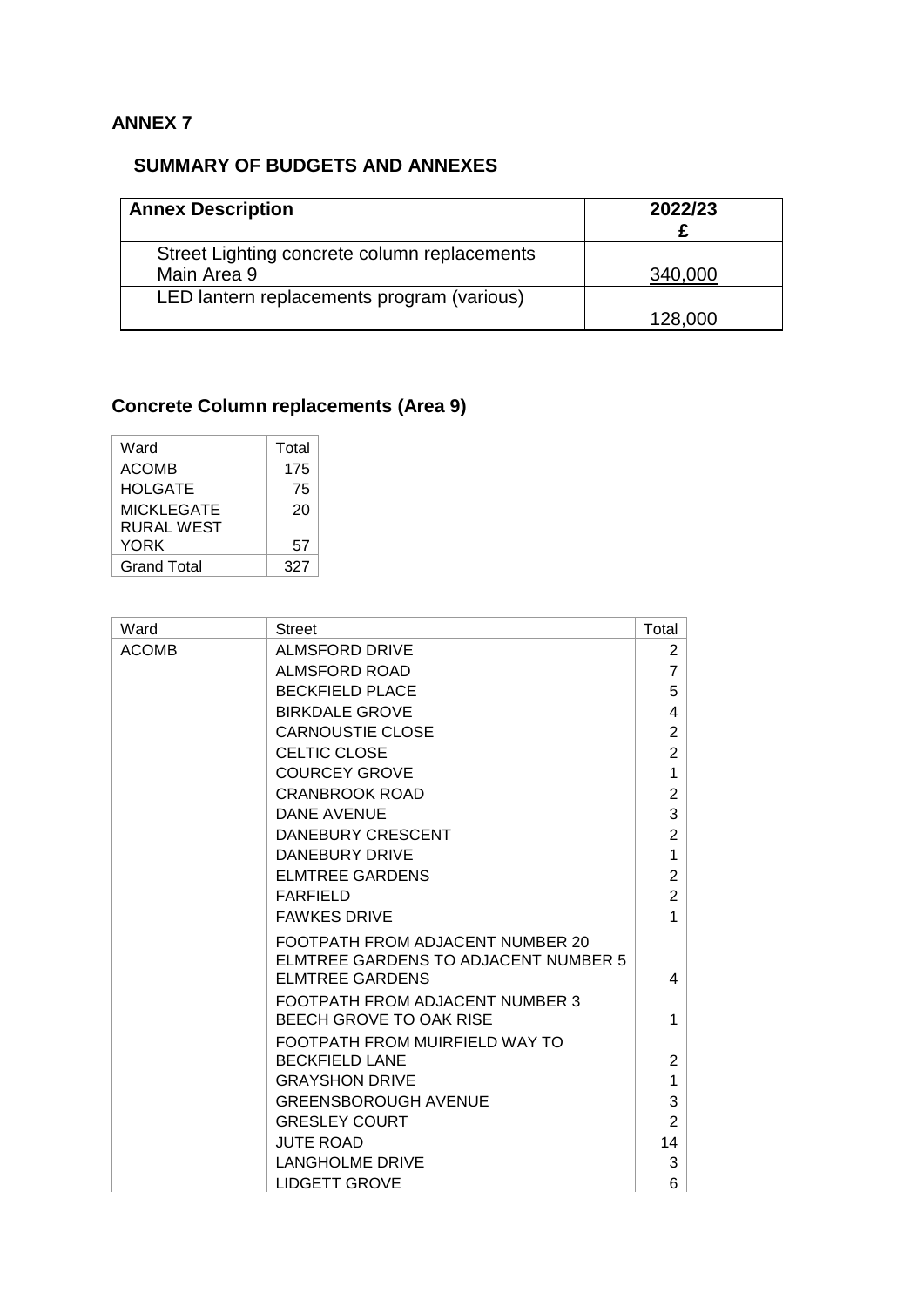|                    | <b>LOCHRIN PLACE</b>                                                  | $\overline{2}$          |
|--------------------|-----------------------------------------------------------------------|-------------------------|
|                    | <b>MELANDER CLOSE</b>                                                 | $\overline{2}$          |
|                    | <b>MELWOOD GROVE</b>                                                  | 1                       |
|                    | <b>MILLGATES</b>                                                      | 6                       |
|                    | <b>MOWBRAY DRIVE</b>                                                  | 1                       |
|                    | <b>MUIRFIELD WAY</b>                                                  | 3                       |
|                    | OAK RISE                                                              | 4                       |
|                    | <b>OSTMAN ROAD</b>                                                    | 4                       |
|                    | <b>OUSEBURN AVENUE</b>                                                | 17                      |
|                    | <b>PRESTWICK COURT</b>                                                | 1                       |
|                    | <b>RAVEN GROVE</b>                                                    | 3                       |
|                    | <b>RUNSWICK AVENUE</b>                                                | $\overline{\mathbf{4}}$ |
|                    | SHERWOOD GROVE                                                        | 10                      |
|                    | <b>SHIRLEY AVENUE</b>                                                 | 6                       |
|                    | <b>SMEATON GROVE</b>                                                  | 1                       |
|                    | <b>STAITHES CLOSE</b>                                                 | $\overline{2}$          |
|                    | THE PADDOCK                                                           | 3                       |
|                    | <b>TOSTIG AVENUE</b>                                                  | 4                       |
|                    | <b>TURNBERRY DRIVE</b>                                                | 8                       |
|                    | <b>VIKING ROAD</b>                                                    | 2                       |
|                    | <b>WHEATLANDS GROVE</b>                                               | 8                       |
|                    | <b>WOODLEA AVENUE</b>                                                 | 3                       |
|                    | <b>WOODLEA BANK</b>                                                   | 6                       |
|                    | <b>WOODLEA CRESCENT</b>                                               | 1                       |
|                    | <b>WOODLEA GROVE</b>                                                  | 1                       |
| <b>ACOMB Total</b> |                                                                       | 175                     |
| <b>HOLGATE</b>     | ALDBOROUGH WAY                                                        | 8                       |
|                    | <b>BACK LANE ST PAULS SQUARE</b>                                      | 3                       |
|                    | <b>BRUNEL COURT</b>                                                   | 2                       |
|                    | <b>DILYS GROVE</b>                                                    | 1                       |
|                    | FOOTPATH FROM ADJACENT 42 PATELY<br>PLACE TO ADJACENT 79 SOWERBY ROAD | 1                       |
|                    | FOOTPATH FROM ADJACENT NUMBER 49                                      |                         |
|                    | SOWERBY ROAD TO FRONT OF 14 PATELY                                    |                         |
|                    | PLACE                                                                 | 1                       |
|                    | FOOTPATH FROM ADJACENT TO 22<br>SOWERBY ROAD TO ADJACENT TO 193       |                         |
|                    | <b>LYNDSEY AVENUE</b>                                                 | 1                       |
|                    | FOOTPATH FROM LINDSEY AVENUE TO                                       |                         |
|                    | <b>BOUTHWAITE DRIVE</b>                                               | 1                       |
|                    | <b>GLEBE AVENUE</b>                                                   | $\overline{2}$          |
|                    | <b>HOLGATE LODGE DRIVE</b>                                            | $\overline{2}$          |
|                    | <b>HOWE HILL CLOSE</b>                                                | 1                       |
|                    | <b>HOWE HILL ROAD</b>                                                 | $\overline{2}$          |
|                    | <b>LAVENDER GROVE</b>                                                 | $\overline{2}$          |
|                    | <b>LINDSEY AVENUE</b>                                                 | 24                      |
|                    | <b>SANDACRE COURT</b>                                                 | 2                       |
|                    | <b>SEGRAVE WALK</b>                                                   | 1                       |
|                    | <b>SEVERUS AVENUE</b>                                                 | 3                       |
|                    | SOWERBY ROAD                                                          | 5                       |
|                    | ST BARNABAS CLOSE                                                     | 1                       |
|                    | <b>ST JAMES COURT</b>                                                 | $\overline{2}$          |
|                    |                                                                       |                         |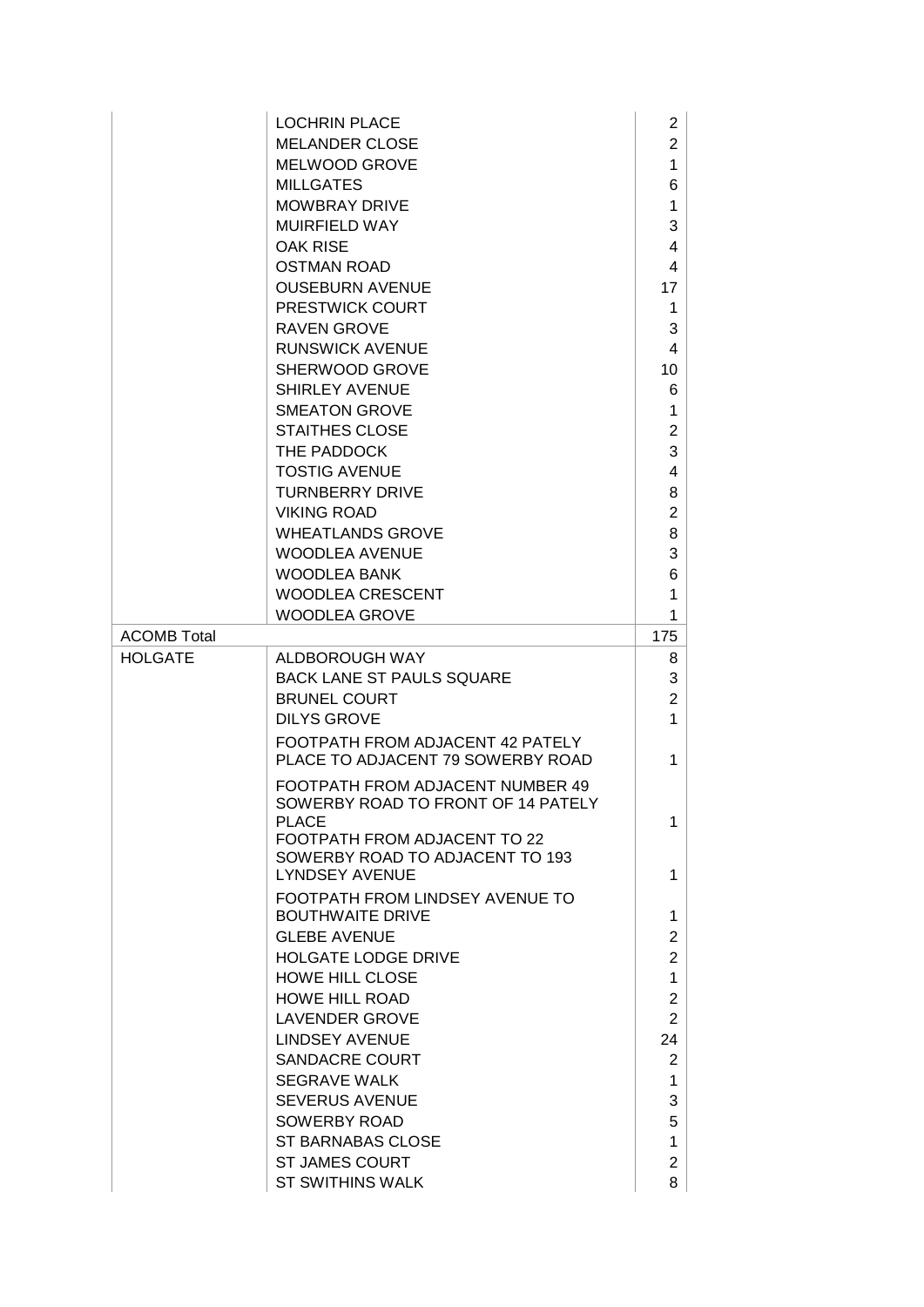|                              | <b>VICTORIA COURT</b>                                                  | $\overline{2}$ |
|------------------------------|------------------------------------------------------------------------|----------------|
| <b>HOLGATE Total</b>         |                                                                        | 75             |
| <b>MICKLEGATE</b>            | <b>CAMBRIDGE STREET</b>                                                | 5              |
|                              | FOOTPATH FROM 10 CAMBRIDGE STREET TO<br><b>16 CAMBRIDGE STREET</b>     | 1              |
|                              | <b>FOOTPATH FROM LOWTHER TERRACE</b><br>AROUND BORDER OF OXFORD HOUSE  | $\overline{2}$ |
|                              | <b>LOWTHER TERRACE</b>                                                 | $\overline{7}$ |
|                              | <b>MOUNT EPHRAIM</b>                                                   | $\mathbf{1}$   |
|                              | <b>OXFORD STREET</b>                                                   | 1              |
|                              | REMOTE FOOTPATH ADJACENT CAMBRIDGE<br>STREET REAR OF STAFFORD HOUSE TO |                |
| <b>MICKLEGATE</b>            | <b>REAR OF 24 CAMBRIDGE STREET</b>                                     | 3              |
| Total                        |                                                                        | 20             |
| <b>RURAL WEST</b>            |                                                                        |                |
| <b>YORK</b>                  | AVONDHU TO RAILWAY                                                     | 4              |
|                              | <b>BANKSIDE CLOSE</b>                                                  | $\overline{2}$ |
|                              | <b>DIKELANDS CLOSE</b>                                                 | 4              |
|                              | <b>GROVE GARDENS</b>                                                   | $\overline{c}$ |
|                              | <b>HUTTON CLOSE</b>                                                    | 3              |
|                              | <b>LITTLEFIELD CLOSE</b>                                               | $\overline{2}$ |
|                              | <b>MILLFIELD GARDENS</b>                                               | 16             |
|                              | <b>NURSERY COURT</b>                                                   | 3              |
|                              | PORTAL ROAD                                                            | $\overline{7}$ |
|                              | RIVERSIDE WALK                                                         | 3              |
|                              | <b>RIVERSVALE DRIVE</b>                                                | 1              |
|                              | <b>ST PETERS CLOSE</b>                                                 | 1              |
|                              | <b>SYCAMORE VIEW</b>                                                   | 4              |
|                              | <b>TRENCHARD ROAD</b>                                                  | 3              |
|                              | <b>VILLA COURT</b>                                                     | $\overline{2}$ |
| <b>RURAL WEST YORK Total</b> |                                                                        | 57             |
| <b>Grand Total</b>           |                                                                        | 327            |

## LED Program lantern replacements on (5/6m columns 70w son/35w sox)

| <b>Street</b>       | <b>Unit Type</b> | <b>Column Id</b> |
|---------------------|------------------|------------------|
|                     |                  |                  |
| <b>ACASTER LANE</b> | <b>SL</b>        | 1                |
| <b>ACASTER LANE</b> | <b>SL</b>        | 10               |
| <b>ACASTER LANE</b> | <b>SL</b>        | 11               |
| <b>ACASTER LANE</b> | <b>SL</b>        | 12               |
| <b>ACASTER LANE</b> | <b>SL</b>        | 13               |
| <b>ACASTER LANE</b> | <b>SL</b>        | 15               |
| <b>ACASTER LANE</b> | <b>SL</b>        | 3                |
| <b>ACASTER LANE</b> | <b>SL</b>        | $\overline{4}$   |
| <b>ACASTER LANE</b> | <b>SL</b>        | 6                |
| <b>ACASTER LANE</b> | <b>SL</b>        | 8                |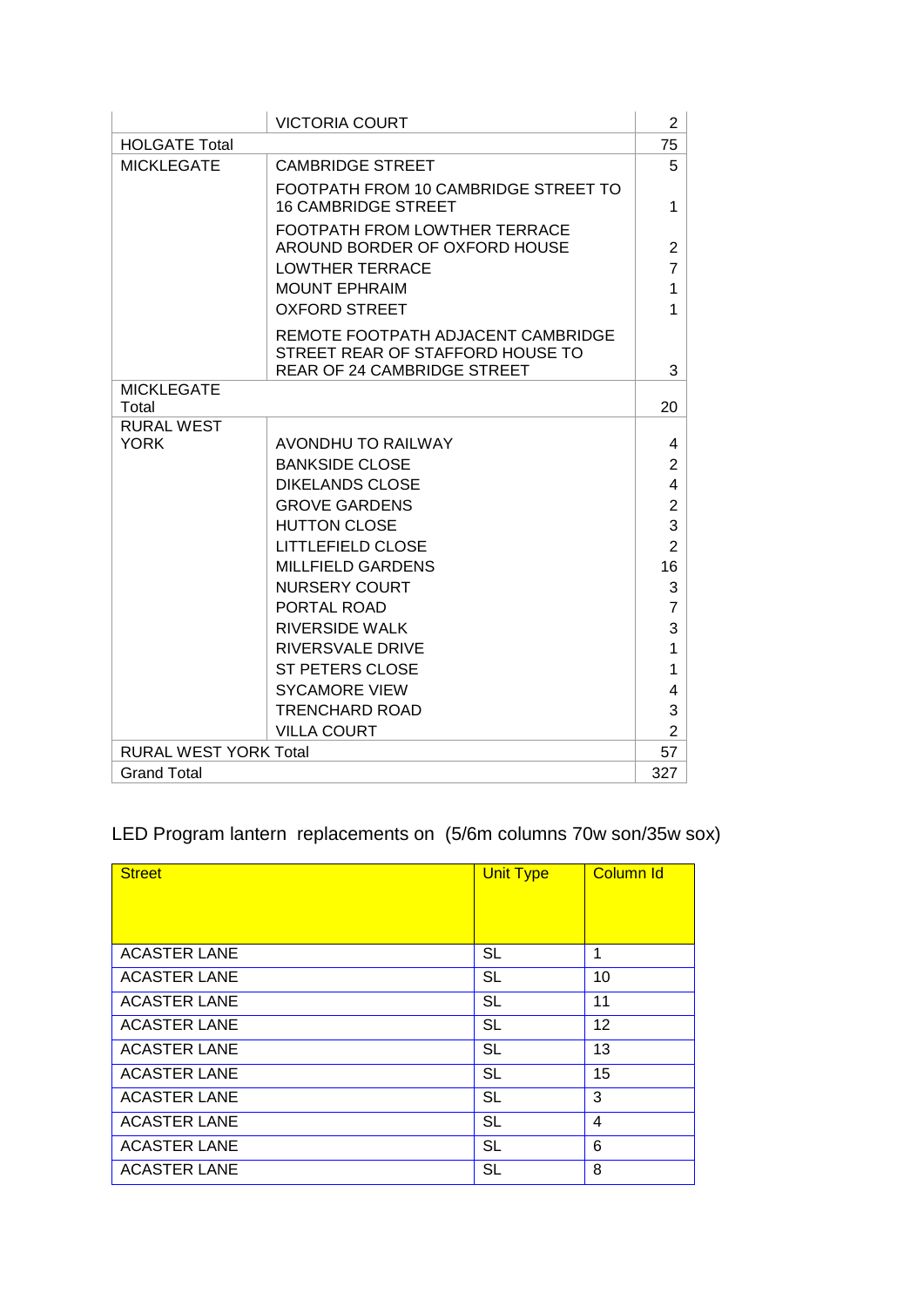| <b>APPLETON ROAD</b>                                      | <b>SL</b>              | $\overline{7}$ |
|-----------------------------------------------------------|------------------------|----------------|
| <b>BARBERS DRIVE</b>                                      | <b>SL</b>              | 3              |
| <b>BARBERS DRIVE</b>                                      | <b>SL</b>              | 6              |
| <b>BARBERS DRIVE</b>                                      | <b>SL</b>              | $\overline{7}$ |
| <b>BARONS CRESCENT</b>                                    | <b>SL</b>              | 2              |
| <b>BARONS CRESCENT</b>                                    | <b>SL</b>              | $\overline{7}$ |
| <b>BEECH AVENUE</b>                                       | $\overline{SL}$        | 13             |
| <b>BEECH AVENUE</b>                                       | <b>SL</b>              | $\overline{7}$ |
| <b>BOWYERS CLOSE</b>                                      | <b>SL</b>              | 5              |
| <b>BOWYERS CLOSE</b>                                      | <b>SL</b>              | 6              |
| <b>BRIDGE ROAD</b>                                        | <b>SL</b>              | 5              |
| <b>BRIDGE ROAD</b>                                        | <b>SL</b>              | $\overline{7}$ |
| <b>CHANTRY LANE</b>                                       | <b>SL</b>              | $\mathbf{1}$   |
| <b>CHANTRY LANE</b>                                       | <b>SL</b>              | $\overline{2}$ |
| <b>CHANTRY LANE</b>                                       | <b>SL</b>              | 3              |
| <b>CHANTRY LANE</b>                                       | $\overline{\text{SL}}$ | $\overline{4}$ |
| <b>CHURCH LANE</b>                                        | <b>SL</b>              | $\overline{7}$ |
| <b>CHURCH LANE</b>                                        | <b>SL</b>              | 9              |
| <b>CHURCH STREET</b>                                      | <b>SL</b>              | $\mathbf{1}$   |
| <b>CHURCH STREET</b>                                      | <b>SL</b>              | 2              |
| <b>CODA AVENUE</b>                                        | <b>SL</b>              | $\mathbf{1}$   |
| <b>CODA AVENUE</b>                                        | <b>SL</b>              | 4              |
| <b>COPMANTHORPE LANE</b>                                  | <b>SL</b>              | 1              |
| <b>COPMANTHORPE LANE</b>                                  | <b>SL</b>              | 2              |
| <b>DRAPERS CROFT</b>                                      | <b>SL</b>              | 1              |
| <b>DROME ROAD</b>                                         | <b>SL</b>              | 3              |
| DROME ROAD TO FOSS NOOK                                   | <b>SL</b>              | 9              |
| <b>FARMERS WAY</b>                                        | <b>SL</b>              | $\overline{7}$ |
| <b>FARMERS WAY</b>                                        | $\overline{\text{SL}}$ | 8              |
| <b>FERRY LANE</b>                                         | SL                     | 3              |
| <b>FERRY LANE</b>                                         | <b>SL</b>              | 5              |
| <b>FLAXMAN CROFT</b>                                      | <b>SL</b>              | 12             |
| <b>FLAXMAN CROFT</b>                                      | <b>SL</b>              | 21             |
| <b>FLAXMAN CROFT</b>                                      | <b>SL</b>              | 24             |
| <b>FLAXMAN CROFT</b>                                      | <b>SL</b>              | 25             |
| <b>FLAXMAN CROFT</b>                                      | <b>SL</b>              | 26             |
| <b>FLAXMAN CROFT</b>                                      | <b>SL</b>              | $\overline{7}$ |
| FOOTPATH FROM MOORLAND GARDENS TO<br><b>LEADLEY CROFT</b> | $\overline{SL}$        | 5              |
| FOOTPATH SCHOOL LANE TO VERNON<br><b>CLOSE</b>            | <b>SL</b>              | 10             |
| FOOTPATH SCHOOL LANE TO VERNON<br><b>CLOSE</b>            | <b>SL</b>              | 5              |
| FOOTPATH SCHOOL LANE TO VERNON<br><b>CLOSE</b>            | SL                     | 6              |
| FOOTPATH SCHOOL LANE TO VERNON<br><b>CLOSE</b>            | <b>SL</b>              | 9              |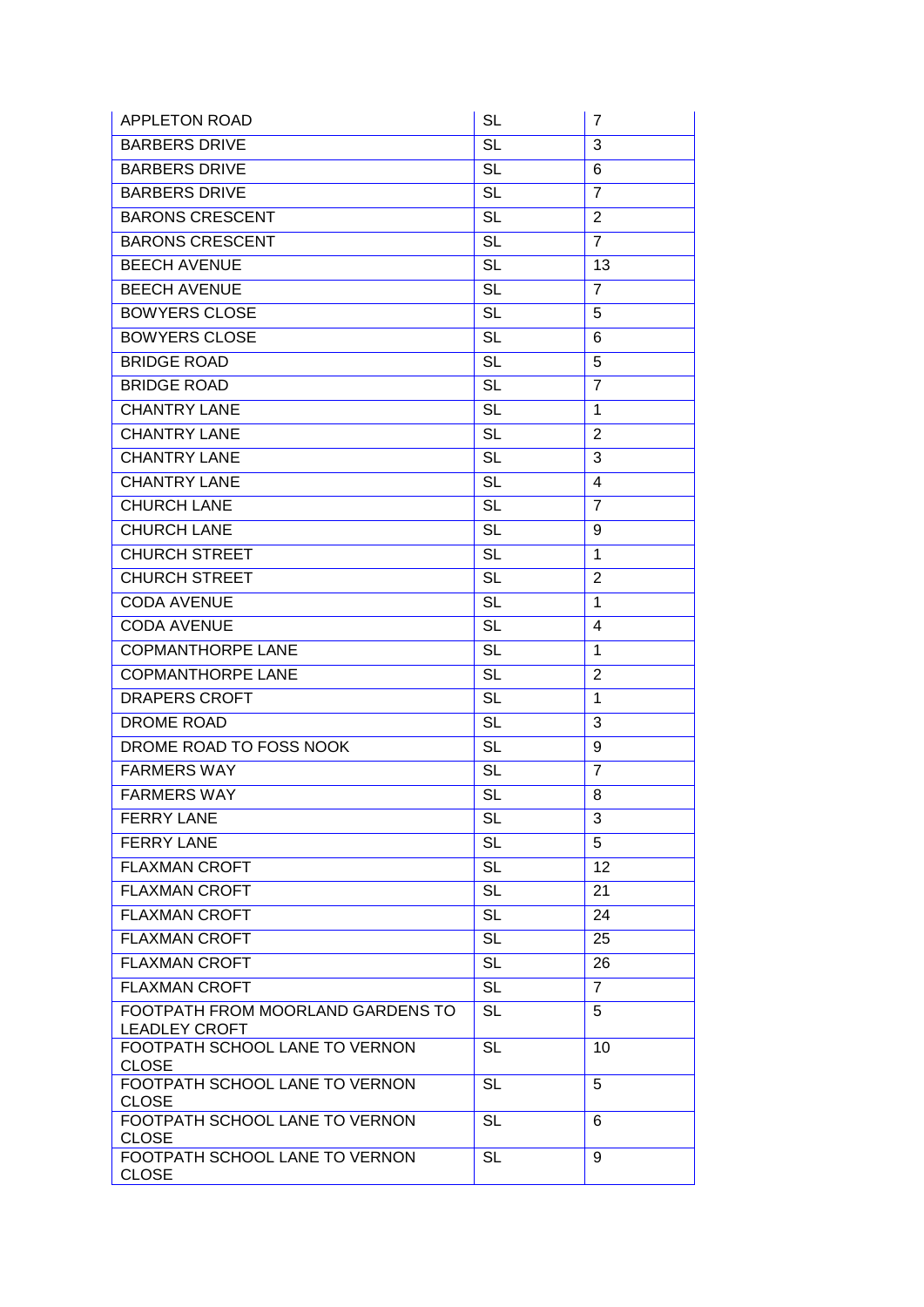| <b>HALLCROFT LANE</b>      | <b>SL</b>              | $\overline{2}$  |
|----------------------------|------------------------|-----------------|
| <b>HALLCROFT LANE</b>      | <b>SL</b>              | 3               |
| <b>KEBLE PARK CRESCENT</b> | <b>SL</b>              | 5               |
| <b>KEBLE PARK CRESCENT</b> | <b>SL</b>              | 9               |
| <b>KEBLE PARK NORTH</b>    | <b>SL</b>              | $\overline{12}$ |
| <b>KEBLE PARK NORTH</b>    | <b>SL</b>              | $\overline{2}$  |
| <b>KEBLE PARK NORTH</b>    | $\overline{SL}$        | $\overline{4}$  |
| <b>KEBLE PARK NORTH</b>    | <b>SL</b>              | 5               |
| <b>KEBLE PARK NORTH</b>    | <b>SL</b>              | 9               |
| <b>KEBLE PARK SOUTH</b>    | <b>SL</b>              | 17              |
| <b>KIRKWELL</b>            | <b>SL</b>              | 1               |
| <b>KIRKWELL</b>            | <b>SL</b>              | $\overline{2}$  |
| <b>KIRKWELL</b>            | <b>SL</b>              | 3               |
| <b>KIRKWELL</b>            | <b>SL</b>              | 4               |
| <b>LAMPLUGH CRESCENT</b>   | <b>SL</b>              | 11              |
| <b>LANG ROAD</b>           | $\overline{SL}$        | 11              |
| <b>LEARMANS WAY</b>        | <b>SL</b>              | 1               |
| <b>LEARMANS WAY</b>        | <b>SL</b>              | 2               |
| <b>LEARMANS WAY</b>        | $\overline{SL}$        | $\overline{3}$  |
| <b>LEARMANS WAY</b>        | <b>SL</b>              | 4               |
| <b>LEARMANS WAY</b>        | <b>SL</b>              | 5               |
| <b>LEARMANS WAY</b>        | <b>SL</b>              | 6               |
| <b>LOW GREEN</b>           | <b>SL</b>              | 1               |
| <b>LOW GREEN</b>           | <b>SL</b>              | 1               |
| <b>LOW GREEN</b>           | <b>SL</b>              | $\mathbf{1}$    |
| <b>LOW GREEN</b>           | <b>SL</b>              | $\overline{2}$  |
| <b>LOW GREEN</b>           | <b>SL</b>              | 3               |
| <b>LOW GREEN</b>           | <b>SL</b>              | $\overline{4}$  |
| <b>LOW GREEN</b>           | $\overline{\text{SL}}$ | $\overline{5}$  |
| <b>LOW GREEN</b>           | <b>SL</b>              | 6               |
| <b>LYNWOOD AVENUE</b>      | <b>SL</b>              | $\mathbf 1$     |
| <b>LYNWOOD VIEW</b>        | <b>SL</b>              | 3               |
| <b>MALBYS GROVE</b>        | <b>SL</b>              | 3               |
| <b>MALBYS GROVE</b>        | <b>SL</b>              | 4               |
| <b>MALBYS GROVE</b>        | $\overline{\text{SL}}$ | $\overline{5}$  |
| <b>MANOR HEATH</b>         | <b>SL</b>              | 14              |
| <b>MANOR HEATH</b>         | <b>SL</b>              | 16              |
| <b>MANOR HEATH</b>         | $\overline{\text{SL}}$ | 17              |
| <b>MERCHANT WAY</b>        | <b>SL</b>              | 3               |
| <b>MERCHANT WAY</b>        | <b>SL</b>              | 5               |
| <b>MIDDLETHORPE</b>        | <b>SL</b>              | 3               |
| <b>MOOR LANE</b>           | <b>SL</b>              | 6               |
| <b>MOOR LANE</b>           | <b>SL</b>              | $\overline{7}$  |
| <b>MOORLAND GARDENS</b>    | <b>SL</b>              | $\mathbf{1}$    |
| MOORLAND GARDENS           | <b>SL</b>              | $\overline{2}$  |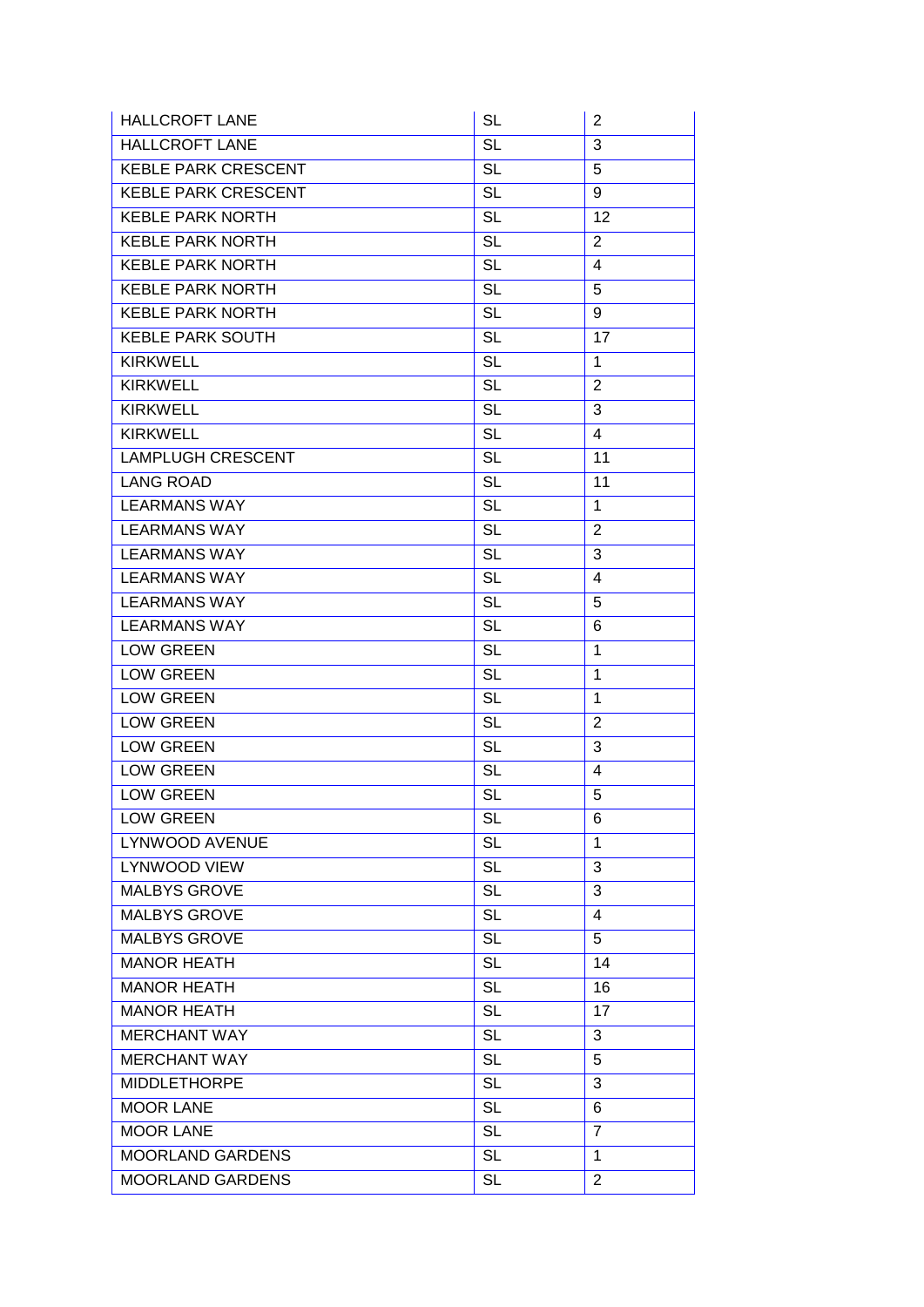| <b>MOORLAND GARDENS</b>                                          | <b>SL</b>              | 3               |
|------------------------------------------------------------------|------------------------|-----------------|
| <b>MOORLAND GARDENS</b>                                          | $\overline{\text{SL}}$ | 4               |
| <b>MYRTLE AVENUE</b>                                             | <b>SL</b>              | 4               |
| <b>MYRTLE AVENUE</b>                                             | <b>SL</b>              | 6               |
| <b>NEWLANDS ROAD</b>                                             | $\overline{\text{SL}}$ | 1               |
| <b>NEWLANDS ROAD</b>                                             | <b>SL</b>              | 3               |
| <b>ORCHARD GARTH</b>                                             | <b>SL</b>              | $\overline{2}$  |
| <b>ORCHARD GARTH</b>                                             | <b>SL</b>              | $\overline{3}$  |
| <b>ORCHARD GARTH</b>                                             | <b>SL</b>              | 4               |
| <b>ORCHARD GARTH</b>                                             | <b>SL</b>              | 5               |
| <b>ORCHARD GARTH</b>                                             | $\overline{\text{SL}}$ | 6               |
| <b>ORCHARD GARTH</b>                                             | <b>SL</b>              | $\overline{7}$  |
| <b>OSTLERS CLOSE</b>                                             | <b>SL</b>              | 1               |
| PADDOCK CLOSE                                                    | <b>SL</b>              | $\overline{2}$  |
| PLOUGHMANS CLOSE                                                 | <b>SL</b>              | 3               |
| <b>PLOUGHMANS CLOSE</b>                                          | <b>SL</b>              | 4               |
| <b>RAMSEY AVENUE</b>                                             | <b>SL</b>              | $\overline{2}$  |
| <b>RAMSEY AVENUE</b>                                             | <b>SL</b>              | 5               |
| <b>REYGATE GROVE</b>                                             | <b>SL</b>              | $\overline{2}$  |
| <b>REYGATE GROVE</b>                                             | <b>SL</b>              | 4               |
| ROAD A64 FROM COPMANTHORPE                                       | <b>SL</b>              | 1A3             |
| JUNCTION TO ASKHAM FIELDS JUNCTION                               |                        |                 |
| ROAD A64 FROM COPMANTHORPE                                       | <b>SL</b>              | 1B4             |
| JUNCTION TO ASKHAM FIELDS JUNCTION<br>ROAD A64 FROM COPMANTHORPE | <b>SL</b>              | 1B <sub>5</sub> |
| JUNCTION TO ASKHAM FIELDS JUNCTION                               |                        |                 |
| ROAD A64 FROM COPMANTHORPE                                       | $\overline{SL}$        | 1 <sub>B6</sub> |
| JUNCTION TO ASKHAM FIELDS JUNCTION                               |                        |                 |
| ROAD A64 FROM COPMANTHORPE<br>JUNCTION TO ASKHAM FIELDS JUNCTION | <b>SL</b>              | 1B7             |
| ROAD A64 FROM COPMANTHORPE                                       | <b>SL</b>              | 1B8             |
| JUNCTION TO ASKHAM FIELDS JUNCTION                               |                        |                 |
| <b>RUTLAND CLOSE</b>                                             | <b>SL</b>              | 1               |
| <b>RUTLAND CLOSE</b>                                             | <b>SL</b>              | $\overline{2}$  |
| <b>SAWYERS CRESCENT</b>                                          | <b>SL</b>              | 6               |
| <b>SCHOOL LANE</b>                                               | <b>SL</b>              | $\mathbf 1$     |
| <b>SCHOOL LANE</b>                                               | <b>SL</b>              | $\overline{2}$  |
| <b>SCHOOL LANE</b>                                               | <b>SL</b>              | 3               |
| <b>SCHOOL LANE</b>                                               | $\overline{SL}$        | $\overline{4}$  |
| <b>ST GILES WAY</b>                                              | <b>SL</b>              | $\mathbf{1}$    |
| <b>ST GILES WAY</b>                                              | <b>SL</b>              | 13              |
| <b>STATION ROAD</b>                                              | <b>SL</b>              | 3               |
| <b>TADCASTER ROAD</b>                                            | <b>SL</b>              | 1A1             |
| <b>TADCASTER ROAD</b>                                            | <b>SL</b>              | 1A2             |
| <b>TADCASTER ROAD</b>                                            | <b>SL</b>              | 1B1             |
| <b>TADCASTER ROAD</b>                                            | <b>SL</b>              | 1B <sub>2</sub> |
| <b>TADCASTER ROAD</b>                                            | <b>SL</b>              | 1B <sub>3</sub> |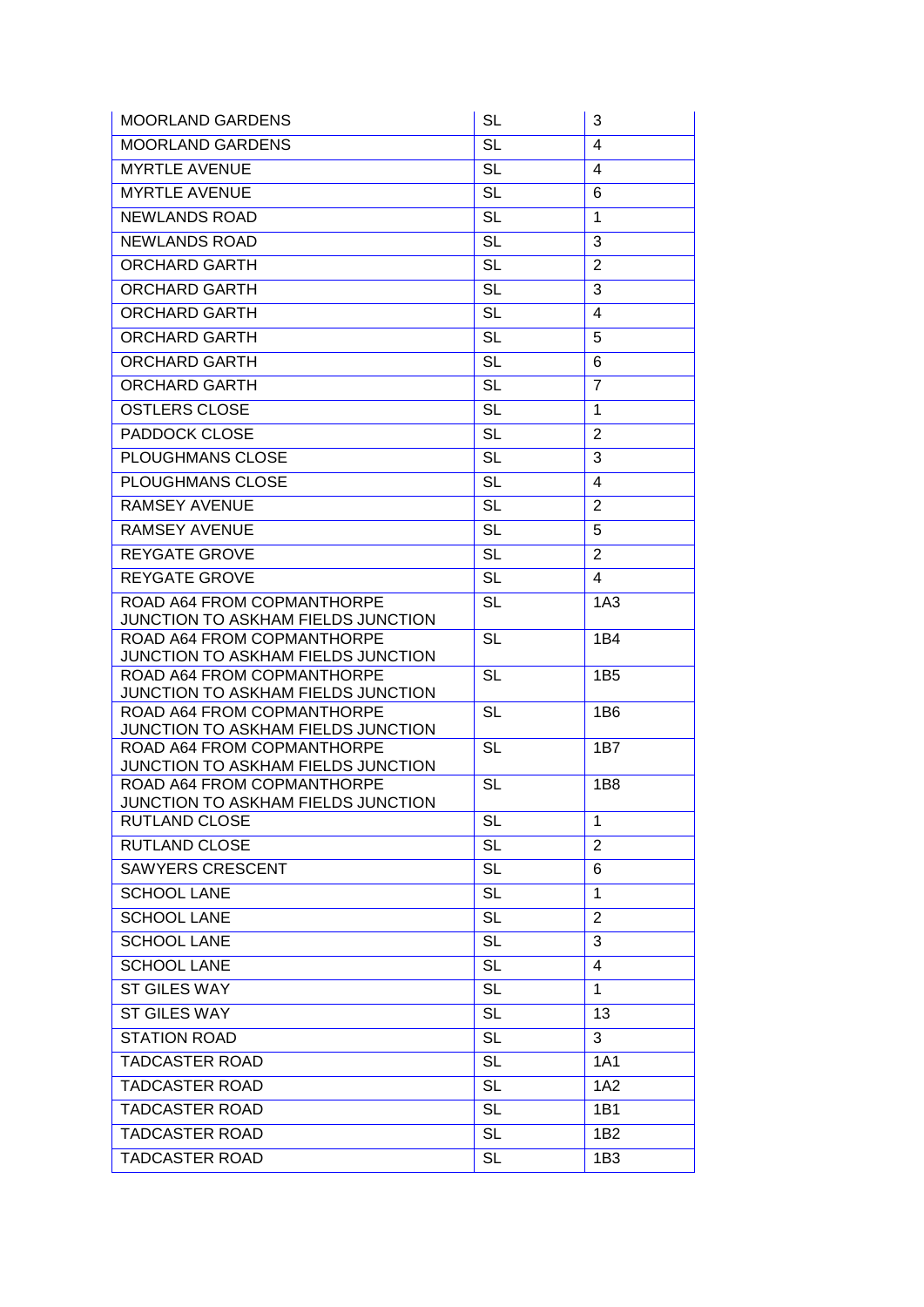| <b>TADCASTER ROAD</b> | <b>SL</b>       | 2A1             |
|-----------------------|-----------------|-----------------|
| <b>TADCASTER ROAD</b> | <b>SL</b>       | 2A10            |
| <b>TADCASTER ROAD</b> | SL              | 2A11            |
| <b>TADCASTER ROAD</b> | <b>SL</b>       | 2A12            |
| <b>TADCASTER ROAD</b> | <b>SL</b>       | 2A13            |
| <b>TADCASTER ROAD</b> | <b>SL</b>       | 2A14            |
| <b>TADCASTER ROAD</b> | <b>SL</b>       | 2A15            |
| <b>TADCASTER ROAD</b> | <b>SL</b>       | 2A2             |
| <b>TADCASTER ROAD</b> | SL              | 2A3             |
| <b>TADCASTER ROAD</b> | <b>SL</b>       | 2A4             |
| <b>TADCASTER ROAD</b> | <b>SL</b>       | 2A5             |
| <b>TADCASTER ROAD</b> | <b>SL</b>       | 2A6             |
| <b>TADCASTER ROAD</b> | SL              | 2A7             |
| <b>TADCASTER ROAD</b> | <b>SL</b>       | <b>2A8</b>      |
| <b>TADCASTER ROAD</b> | <b>SL</b>       | 2A9             |
| <b>TADCASTER ROAD</b> | <b>SL</b>       | 2B1             |
| <b>TADCASTER ROAD</b> | <b>SL</b>       | 4               |
| <b>TADCASTER ROAD</b> | <b>SL</b>       | 4A4             |
| <b>TADCASTER ROAD</b> | <b>SL</b>       | 4B1             |
| <b>TADCASTER ROAD</b> | <b>SL</b>       | 4B <sub>2</sub> |
| <b>TADCASTER ROAD</b> | <b>SL</b>       | 4B3             |
| <b>TADCASTER ROAD</b> | <b>SL</b>       | 5               |
| <b>TADCASTER ROAD</b> | <b>SL</b>       | 6               |
| <b>TADCASTER ROAD</b> | <b>SL</b>       | $\overline{7}$  |
| <b>TADCASTER ROAD</b> | <b>SL</b>       | 8               |
| <b>TEMPLE LANE</b>    | <b>SL</b>       | $\mathbf{1}$    |
| <b>TEMPLE LANE</b>    | <b>SL</b>       | 13              |
| <b>TEMPLE LANE</b>    | <b>SL</b>       | 14              |
| <b>TEMPLE LANE</b>    | <b>SL</b>       | 19              |
| <b>TEMPLE LANE</b>    | <b>SL</b>       | 20              |
| <b>TEMPLE LANE</b>    | <b>SL</b>       | 4               |
| <b>TEMPLE LANE</b>    | <b>SL</b>       | 6               |
| <b>TEMPLE LANE</b>    | $\overline{SL}$ | $\overline{7}$  |
| <b>TEMPLE LANE</b>    | <b>SL</b>       | 8               |
| <b>TEMPLE LANE</b>    | <b>SL</b>       | 9               |
| <b>TEMPLE ROAD</b>    | <b>SL</b>       | $\overline{4}$  |
| <b>TEMPLE ROAD</b>    | <b>SL</b>       | 5               |
| <b>TEMPLE ROAD</b>    | <b>SL</b>       | 6               |
| THE COPPICE           | <b>SL</b>       | $\mathbf{1}$    |
| THE LINK              | <b>SL</b>       | 15              |
| <b>TOP LANE</b>       | <b>SL</b>       | 15              |
| <b>TOP LANE</b>       | <b>SL</b>       | 16              |
| <b>TOP LANE</b>       | <b>SL</b>       | 3               |
| <b>VERNON CLOSE</b>   | <b>SL</b>       | 1               |
| <b>VERNON CLOSE</b>   | <b>SL</b>       | $\overline{2}$  |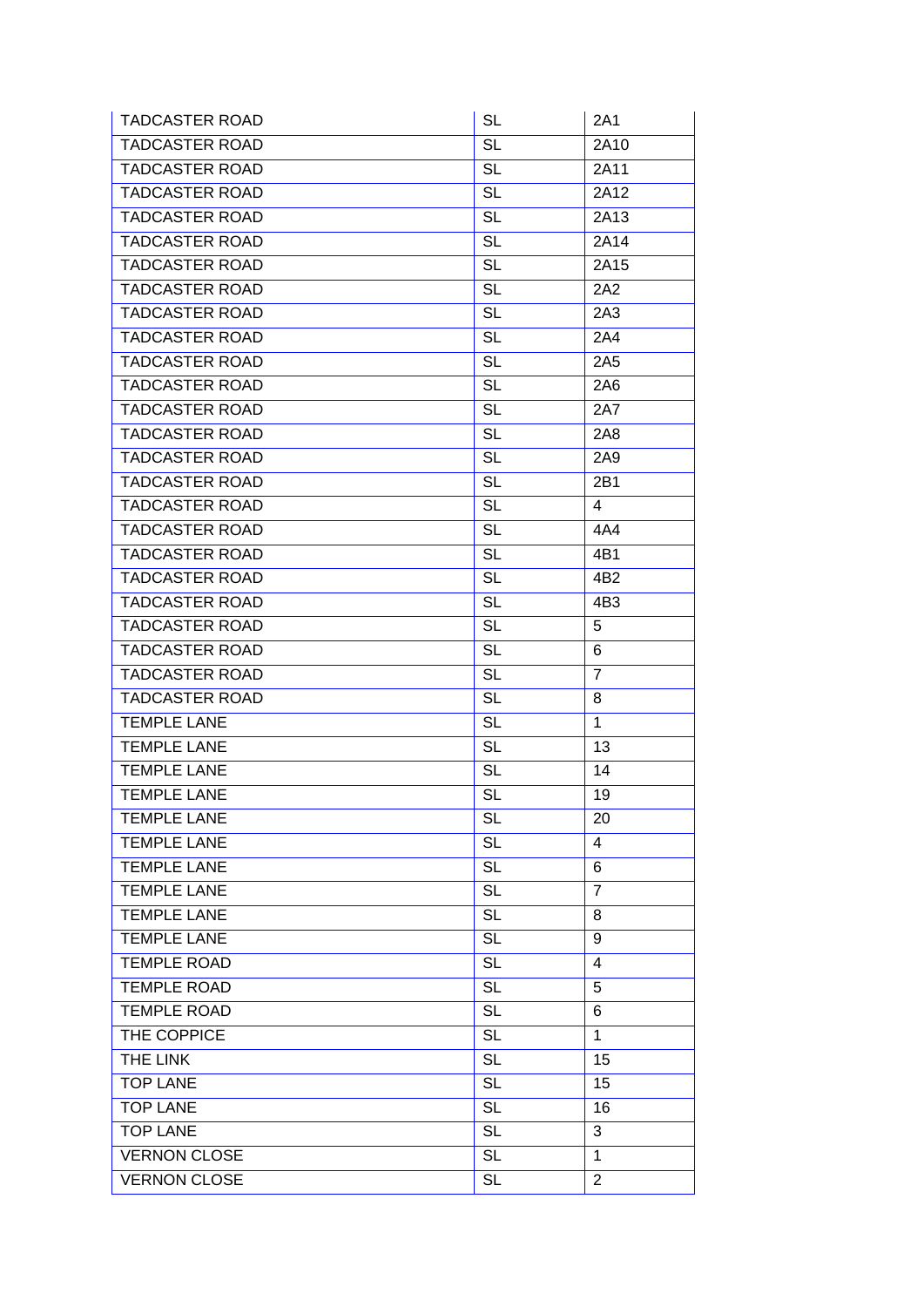| <b>VERNON CLOSE</b>   | <b>SL</b> | 3              |
|-----------------------|-----------|----------------|
| <b>VERNON CLOSE</b>   | <b>SL</b> | 4              |
| <b>VERNON CLOSE</b>   | <b>SL</b> | 5              |
| <b>VERNON CLOSE</b>   | <b>SL</b> | 6              |
| <b>VERNON CLOSE</b>   | <b>SL</b> | 7              |
| <b>VERNON CLOSE</b>   | <b>SL</b> | 8              |
| <b>WHISTLER CLOSE</b> | <b>SL</b> | 4              |
| <b>WHISTLER CLOSE</b> | <b>SL</b> | $\overline{2}$ |
| <b>WHISTLER CLOSE</b> | <b>SL</b> | 3              |
| <b>WHISTLER CLOSE</b> | <b>SL</b> | 4              |
| <b>WHISTLER CLOSE</b> | <b>SL</b> | 5              |

LED Program replacements on (8m columns 57W PLT)

| <b>Street</b>          | <b>Unit Type</b>       | <b>Column Id</b> |
|------------------------|------------------------|------------------|
|                        |                        |                  |
|                        |                        |                  |
| <b>BARKSTON AVENUE</b> | <b>SL</b>              | 10               |
| <b>BARKSTON AVENUE</b> | <b>SL</b>              | 2                |
| <b>BARKSTON AVENUE</b> | <b>SL</b>              | 3                |
| <b>BARKSTON AVENUE</b> | <b>SL</b>              | 6                |
| <b>BARKSTON AVENUE</b> | <b>SL</b>              | $\overline{7}$   |
| <b>BARKSTON AVENUE</b> | $\overline{SL}$        | 8                |
| <b>BARKSTON AVENUE</b> | <b>SL</b>              | 9                |
| <b>BRAMHAM AVENUE</b>  | <b>SL</b>              | 10               |
| <b>BRAMHAM AVENUE</b>  | <b>SL</b>              | 11               |
| <b>BRAMHAM AVENUE</b>  | <b>SL</b>              | 12               |
| <b>BRAMHAM AVENUE</b>  | $\overline{\text{SL}}$ | 14               |
| <b>BRAMHAM AVENUE</b>  | <b>SL</b>              | $\overline{7}$   |
| <b>BRAMHAM AVENUE</b>  | <b>SL</b>              | 8                |
| <b>BRAMHAM AVENUE</b>  | <b>SL</b>              | 9                |
| <b>CHESNEY FIELDS</b>  | <b>SL</b>              | 34               |
| <b>CORNLANDS ROAD</b>  | $\overline{\text{SL}}$ | 1                |
| <b>CORNLANDS ROAD</b>  | <b>SL</b>              | 10               |
| <b>CORNLANDS ROAD</b>  | <b>SL</b>              | 11               |
| <b>CORNLANDS ROAD</b>  | <b>SL</b>              | 12               |
| <b>CORNLANDS ROAD</b>  | <b>SL</b>              | 13               |
| <b>CORNLANDS ROAD</b>  | <b>SL</b>              | 19               |
| <b>CORNLANDS ROAD</b>  | <b>SL</b>              | $\overline{2}$   |
| <b>CORNLANDS ROAD</b>  | <b>SL</b>              | 3                |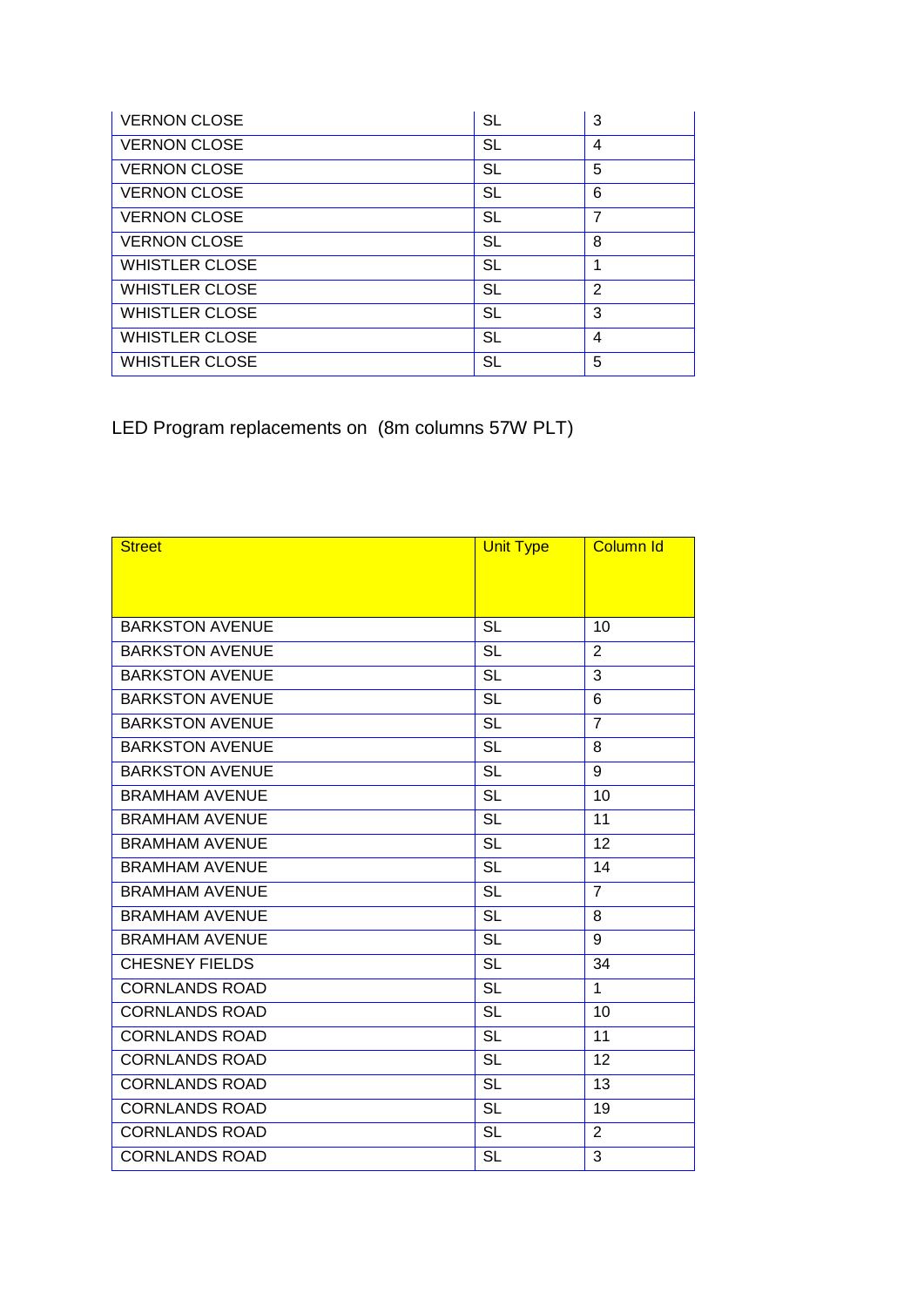| <b>CORNLANDS ROAD</b> | <b>SL</b>       | 4              |
|-----------------------|-----------------|----------------|
| <b>CORNLANDS ROAD</b> | $\overline{SL}$ | 5              |
| <b>CORNLANDS ROAD</b> | <b>SL</b>       | 6              |
| <b>CORNLANDS ROAD</b> | <b>SL</b>       | $\overline{7}$ |
| <b>CORNLANDS ROAD</b> | <b>SL</b>       | 8              |
| <b>CORNLANDS ROAD</b> | <b>SL</b>       | 9              |
| <b>FOXWOOD LANE</b>   | <b>SL</b>       | 1              |
| FOXWOOD LANE          | <b>SL</b>       | 10             |
| FOXWOOD LANE          | <b>SL</b>       | 12             |
| <b>FOXWOOD LANE</b>   | <b>SL</b>       | 13             |
| <b>FOXWOOD LANE</b>   | $\overline{SL}$ | 14             |
| FOXWOOD LANE          | <b>SL</b>       | 15             |
| <b>FOXWOOD LANE</b>   | <b>SL</b>       | 16             |
| <b>FOXWOOD LANE</b>   | <b>SL</b>       | 17             |
| <b>FOXWOOD LANE</b>   | <b>SL</b>       | <b>17A</b>     |
| FOXWOOD LANE          | <b>SL</b>       | 18             |
| <b>FOXWOOD LANE</b>   | <b>SL</b>       | 19             |
| <b>FOXWOOD LANE</b>   | $\overline{SL}$ | $\overline{2}$ |
| FOXWOOD LANE          | <b>SL</b>       | 20             |
| <b>FOXWOOD LANE</b>   | <b>SL</b>       | 22             |
| FOXWOOD LANE          | <b>SL</b>       | 23             |
| <b>FOXWOOD LANE</b>   | <b>SL</b>       | 24             |
| <b>FOXWOOD LANE</b>   | <b>SL</b>       | 25             |
| <b>FOXWOOD LANE</b>   | <b>SL</b>       | 26             |
| FOXWOOD LANE          | <b>SL</b>       | 27             |
| <b>FOXWOOD LANE</b>   | <b>SL</b>       | 29             |
| FOXWOOD LANE          | <b>SL</b>       | 30             |
| FOXWOOD LANE          | <b>SL</b>       | 31             |
| <b>FOXWOOD LANE</b>   | <b>SL</b>       | 33             |
| FOXWOOD LANE          | <b>SL</b>       | 35             |
| FOXWOOD LANE          | <b>SL</b>       | 36             |
| FOXWOOD LANE          | <b>SL</b>       | 37             |
| <b>FOXWOOD LANE</b>   | $\overline{SL}$ | 38             |
| <b>FOXWOOD LANE</b>   | <b>SL</b>       | 39             |
| FOXWOOD LANE          | <b>SL</b>       | 4              |
| <b>FOXWOOD LANE</b>   | <b>SL</b>       | 40             |
| FOXWOOD LANE          | <b>SL</b>       | 41             |
| FOXWOOD LANE          | <b>SL</b>       | 42             |
| <b>FOXWOOD LANE</b>   | <b>SL</b>       | 43             |
| <b>FOXWOOD LANE</b>   | <b>SL</b>       | 5              |
| FOXWOOD LANE          | <b>SL</b>       | 6              |
| FOXWOOD LANE          | <b>SL</b>       | $\overline{7}$ |
| <b>FOXWOOD LANE</b>   | <b>SL</b>       | 8              |
| FOXWOOD LANE          | <b>SL</b>       | 9              |
| <b>GALE LANE</b>      | <b>SL</b>       | 10             |
|                       |                 |                |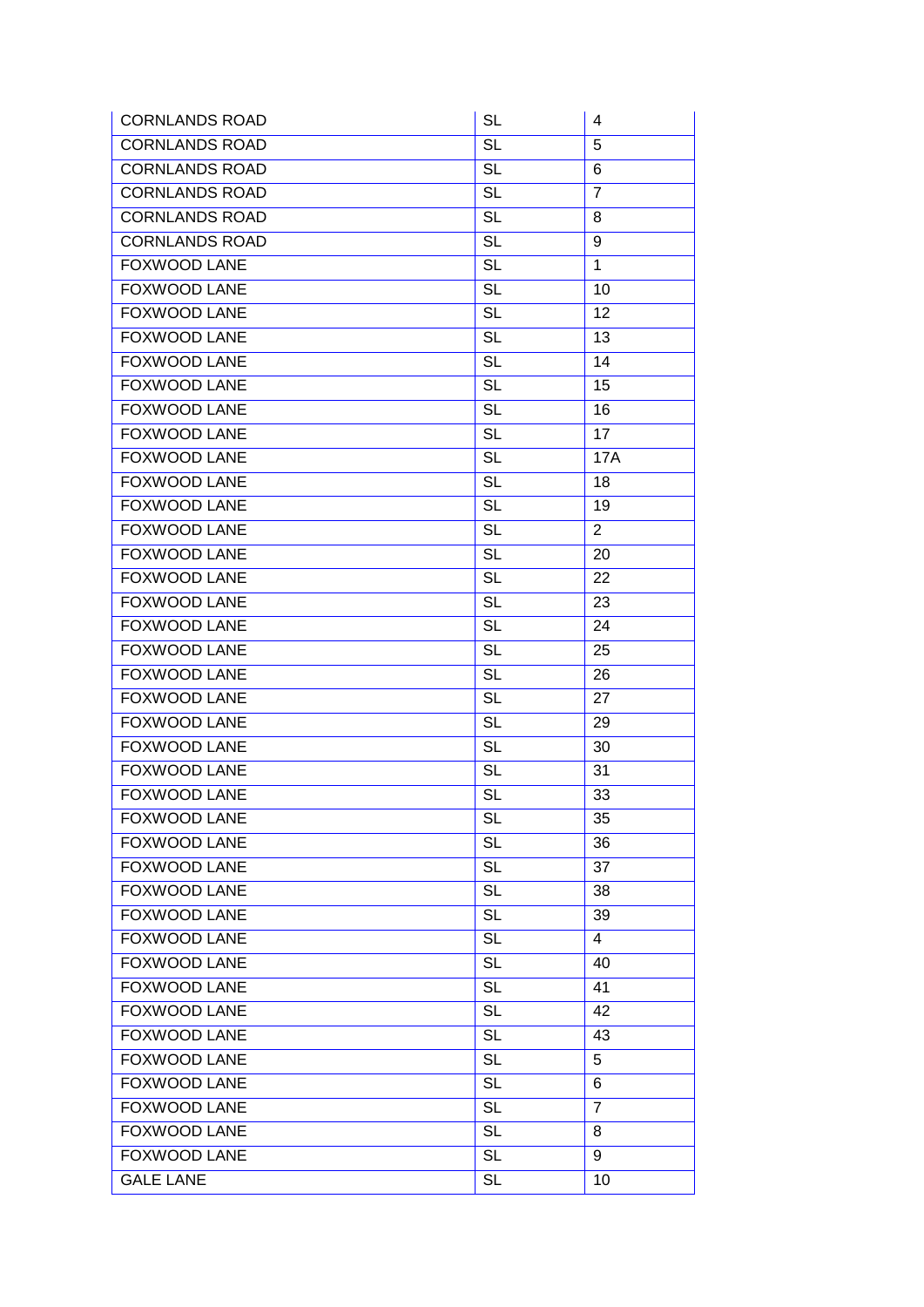| <b>GALE LANE</b>      | <b>SL</b>              | 11             |
|-----------------------|------------------------|----------------|
| <b>GALE LANE</b>      | <b>SL</b>              | 12             |
| <b>GALE LANE</b>      | <b>SL</b>              | 14             |
| <b>GALE LANE</b>      | <b>SL</b>              | 17             |
| <b>GALE LANE</b>      | <b>SL</b>              | 18             |
| <b>GALE LANE</b>      | <b>SL</b>              | 21             |
| <b>GALE LANE</b>      | <b>SL</b>              | 22             |
| <b>GALE LANE</b>      | <b>SL</b>              | 23             |
| <b>GALE LANE</b>      | <b>SL</b>              | 24             |
| <b>GALE LANE</b>      | <b>SL</b>              | 25             |
| <b>GALE LANE</b>      | $\overline{\text{SL}}$ | 26             |
| <b>GALE LANE</b>      | <b>SL</b>              | 27             |
| <b>GALE LANE</b>      | <b>SL</b>              | 28             |
| <b>GALE LANE</b>      | <b>SL</b>              | 29             |
| <b>GALE LANE</b>      | <b>SL</b>              | 30             |
| <b>GALE LANE</b>      | <b>SL</b>              | 31             |
| <b>GALE LANE</b>      | <b>SL</b>              | 33             |
| <b>GALE LANE</b>      | <b>SL</b>              | 35             |
| <b>GALE LANE</b>      | <b>SL</b>              | 36             |
| <b>GALE LANE</b>      | <b>SL</b>              | $\overline{7}$ |
| <b>GALE LANE</b>      | <b>SL</b>              | 8              |
| <b>GALE LANE</b>      | <b>SL</b>              | 9              |
| <b>GREEN LANE</b>     | <b>SL</b>              | $\mathbf{1}$   |
| <b>GREEN LANE</b>     | <b>SL</b>              | 11             |
| <b>GREEN LANE</b>     | <b>SL</b>              | 12             |
| <b>GREEN LANE</b>     | <b>SL</b>              | 13             |
| <b>GREEN LANE</b>     | <b>SL</b>              | 14             |
| <b>GREEN LANE</b>     | <b>SL</b>              | 3              |
| <b>GREEN LANE</b>     | <b>SL</b>              | 4              |
| <b>GREEN LANE</b>     | <b>SL</b>              | 4              |
| <b>GREEN LANE</b>     | <b>SL</b>              | 5              |
| <b>GREEN LANE</b>     | <b>SL</b>              | 6              |
| <b>GREEN LANE</b>     | $\overline{SL}$        | $\overline{7}$ |
| <b>GREEN LANE</b>     | <b>SL</b>              | 8              |
| <b>GREEN LANE</b>     | <b>SL</b>              | 9              |
| <b>HAMILTON DRIVE</b> | <b>SL</b>              | 16             |
| <b>HAMILTON DRIVE</b> | <b>SL</b>              | 17             |
| <b>HAMILTON DRIVE</b> | <b>SL</b>              | 18             |
| <b>HAMILTON DRIVE</b> | <b>SL</b>              | 19             |
| <b>HAMILTON DRIVE</b> | <b>SL</b>              | 20             |
| <b>HAMILTON DRIVE</b> | <b>SL</b>              | 21             |
| <b>HAMILTON DRIVE</b> | <b>SL</b>              | 22             |
| <b>HAMILTON DRIVE</b> | <b>SL</b>              | 23             |
| <b>HAMILTON DRIVE</b> | <b>SL</b>              | 25             |
| <b>HAMILTON DRIVE</b> | <b>SL</b>              | 26             |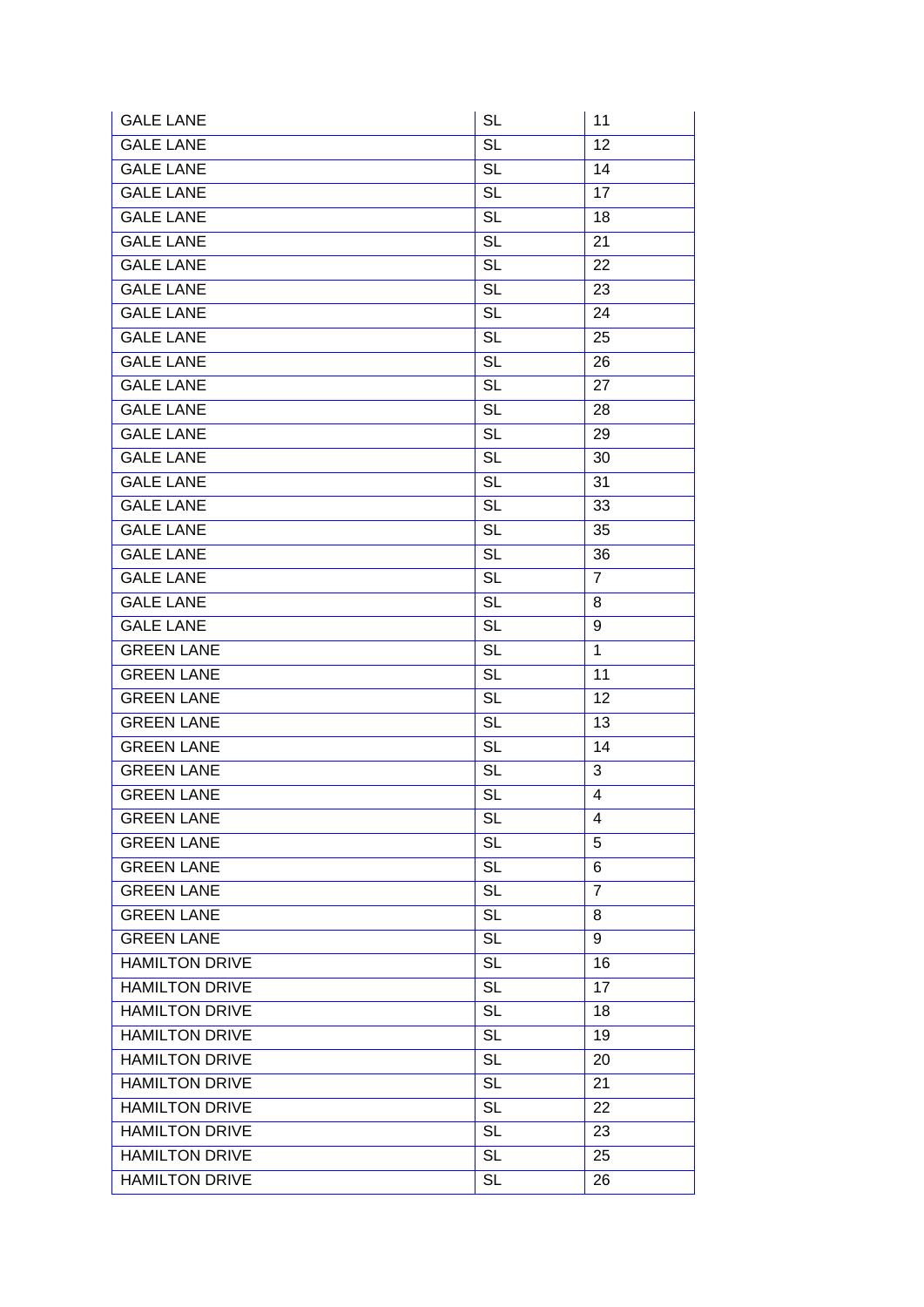| <b>HAMILTON DRIVE</b>      | <b>SL</b>       | 27             |
|----------------------------|-----------------|----------------|
| <b>HAMILTON DRIVE</b>      | <b>SL</b>       | 28             |
| <b>HAMILTON DRIVE</b>      | <b>SL</b>       | 29             |
| <b>HAMILTON DRIVE</b>      | <b>SL</b>       | 31             |
| <b>HAMILTON DRIVE</b>      | <b>SL</b>       | 33             |
| <b>HAMILTON DRIVE</b>      | <b>SL</b>       | 34             |
| <b>HAMILTON DRIVE</b>      | <b>SL</b>       | 35             |
| <b>HAMILTON DRIVE EAST</b> | <b>SL</b>       | $\mathbf{1}$   |
| <b>HAMILTON DRIVE EAST</b> | <b>SL</b>       | 10             |
| <b>HAMILTON DRIVE EAST</b> | <b>SL</b>       | 11             |
| <b>HAMILTON DRIVE EAST</b> | <b>SL</b>       | 12             |
| <b>HAMILTON DRIVE EAST</b> | <b>SL</b>       | 13             |
| <b>HAMILTON DRIVE EAST</b> | <b>SL</b>       | 14             |
| <b>HAMILTON DRIVE EAST</b> | <b>SL</b>       | 15             |
| <b>HAMILTON DRIVE EAST</b> | <b>SL</b>       | $\overline{2}$ |
| <b>HAMILTON DRIVE EAST</b> | <b>SL</b>       | 3              |
| <b>HAMILTON DRIVE EAST</b> | <b>SL</b>       | 4              |
| <b>HAMILTON DRIVE EAST</b> | <b>SL</b>       | 5              |
| <b>HAMILTON DRIVE EAST</b> | <b>SL</b>       | 6              |
| <b>HAMILTON DRIVE EAST</b> | <b>SL</b>       | $\overline{7}$ |
| <b>HAMILTON DRIVE EAST</b> | <b>SL</b>       | 9              |
| <b>HAMILTON DRIVE WEST</b> | <b>SL</b>       | 36             |
| HAMILTON DRIVE WEST        | <b>SL</b>       | 38             |
| <b>HAMILTON DRIVE WEST</b> | <b>SL</b>       | 39             |
| HAMILTON DRIVE WEST        | <b>SL</b>       | 40             |
| <b>HAMILTON DRIVE WEST</b> | <b>SL</b>       | 41             |
| <b>HAMILTON DRIVE WEST</b> | <b>SL</b>       | 42             |
| <b>MOOR LANE</b>           | <b>SL</b>       | $\mathbf{1}$   |
| <b>MOOR LANE</b>           | $\overline{SL}$ | $\mathbf{1}$   |
| <b>MOOR LANE</b>           | <b>SL</b>       | 14             |
| <b>MOOR LANE</b>           | <b>SL</b>       | 15             |
| <b>MOOR LANE</b>           | <b>SL</b>       | 16             |
| <b>MOOR LANE</b>           | <b>SL</b>       | 17             |
| <b>MOOR LANE</b>           | <b>SL</b>       | 19             |
| <b>MOOR LANE</b>           | <b>SL</b>       | $\overline{2}$ |
| <b>MOOR LANE</b>           | <b>SL</b>       | 20             |
| <b>MOOR LANE</b>           | <b>SL</b>       | 21             |
| <b>MOOR LANE</b>           | <b>SL</b>       | 22             |
| <b>MOOR LANE</b>           | <b>SL</b>       | 23             |
| <b>MOOR LANE</b>           | <b>SL</b>       | 24             |
| <b>MOOR LANE</b>           | <b>SL</b>       | 25             |
| <b>MOOR LANE</b>           | <b>SL</b>       | 26             |
| <b>MOOR LANE</b>           | <b>SL</b>       | 27             |
| <b>MOOR LANE</b>           | <b>SL</b>       | 28             |
| <b>MOOR LANE</b>           | <b>SL</b>       | 29             |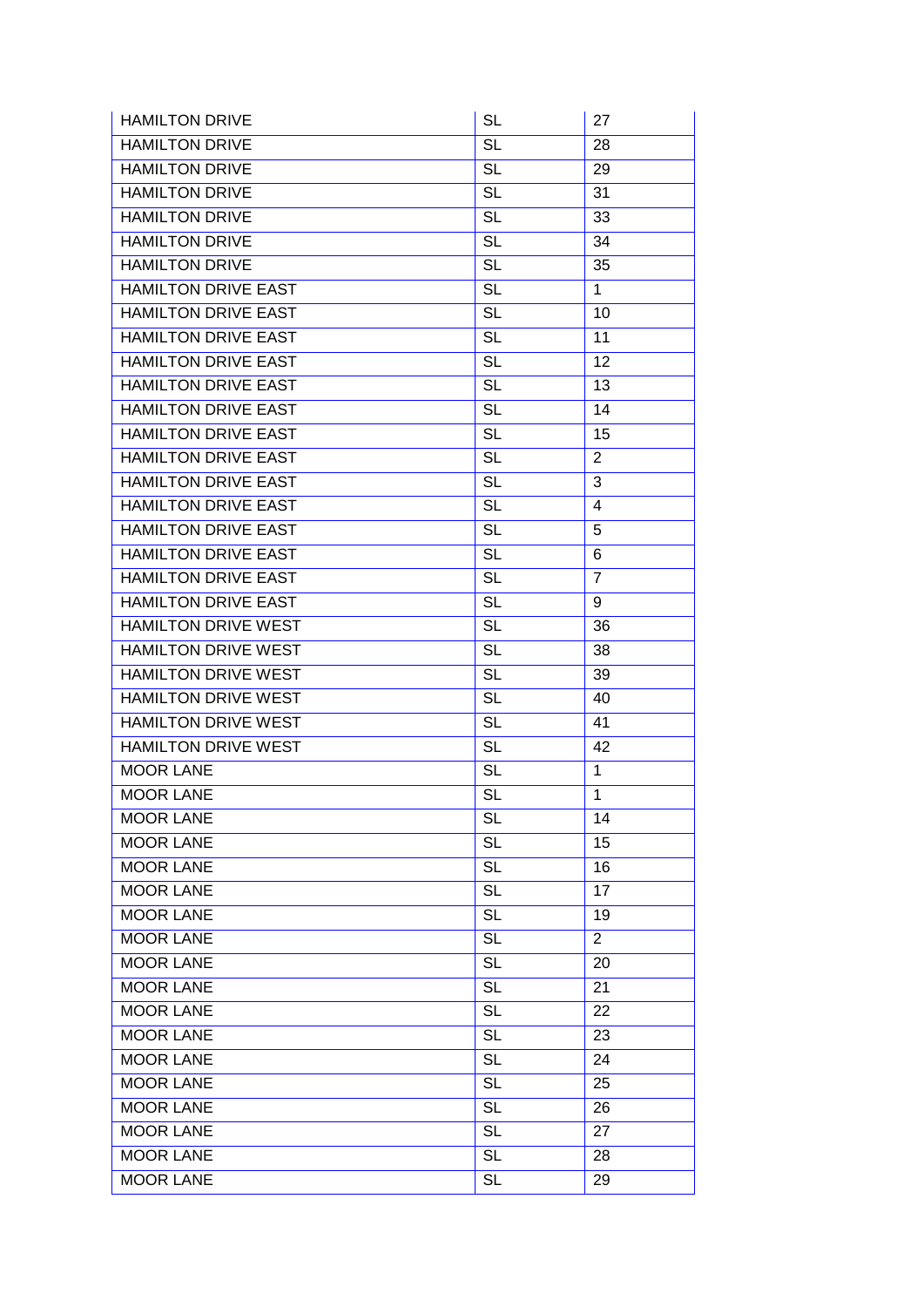| <b>MOOR LANE</b> | <b>SL</b>              | 31             |
|------------------|------------------------|----------------|
| <b>MOOR LANE</b> | $\overline{SL}$        | 32             |
| <b>MOOR LANE</b> | <b>SL</b>              | 33             |
| <b>MOOR LANE</b> | <b>SL</b>              | 35             |
| <b>MOOR LANE</b> | <b>SL</b>              | 36             |
| <b>MOOR LANE</b> | <b>SL</b>              | 37             |
| <b>MOOR LANE</b> | <b>SL</b>              | 39             |
| <b>MOOR LANE</b> | <b>SL</b>              | 40             |
| <b>MOOR LANE</b> | <b>SL</b>              | 42             |
| <b>MOOR LANE</b> | <b>SL</b>              | 43             |
| <b>MOOR LANE</b> | $\overline{\text{SL}}$ | 46             |
| <b>MOOR LANE</b> | <b>SL</b>              | 48             |
| <b>MOOR LANE</b> | <b>SL</b>              | 49             |
| <b>MOOR LANE</b> | <b>SL</b>              | 5              |
| <b>MOOR LANE</b> | <b>SL</b>              | 53             |
| <b>MOOR LANE</b> | <b>SL</b>              | 54             |
| <b>MOOR LANE</b> | <b>SL</b>              | 55             |
| <b>MOOR LANE</b> | $\overline{\text{SL}}$ | 56             |
| <b>MOOR LANE</b> | <b>SL</b>              | 58             |
| <b>MOOR LANE</b> | <b>SL</b>              | 59             |
| <b>MOOR LANE</b> | <b>SL</b>              | 60             |
| <b>MOOR LANE</b> | <b>SL</b>              | 62             |
| <b>MOOR LANE</b> | <b>SL</b>              | 63             |
| <b>MOOR LANE</b> | $\overline{\text{SL}}$ | 64             |
| <b>MOOR LANE</b> | <b>SL</b>              | 65             |
| <b>MOOR LANE</b> | <b>SL</b>              | 66             |
| <b>MOOR LANE</b> | <b>SL</b>              | 67             |
| <b>MOORGATE</b>  | <b>SL</b>              | $\mathbf{1}$   |
| <b>MOORGATE</b>  | <b>SL</b>              | 10             |
| <b>MOORGATE</b>  | <b>SL</b>              | 11             |
| <b>MOORGATE</b>  | <b>SL</b>              | 12             |
| <b>MOORGATE</b>  | <b>SL</b>              | 14             |
| <b>MOORGATE</b>  | $\overline{\text{SL}}$ | 15             |
| <b>MOORGATE</b>  | <b>SL</b>              | 16             |
| <b>MOORGATE</b>  | <b>SL</b>              | 17             |
| <b>MOORGATE</b>  | <b>SL</b>              | $\overline{2}$ |
| <b>MOORGATE</b>  | <b>SL</b>              | 3              |
| <b>MOORGATE</b>  | <b>SL</b>              | 4              |
| <b>MOORGATE</b>  | <b>SL</b>              | 5              |
| <b>MOORGATE</b>  | <b>SL</b>              | 6              |
| <b>MOORGATE</b>  | <b>SL</b>              | 7              |
| <b>MOORGATE</b>  | <b>SL</b>              | 8              |
| <b>NEW LANE</b>  | <b>SL</b>              | $\mathbf{1}$   |
| <b>NEW LANE</b>  | <b>SL</b>              | 10             |
| <b>NEW LANE</b>  | <b>SL</b>              | 12             |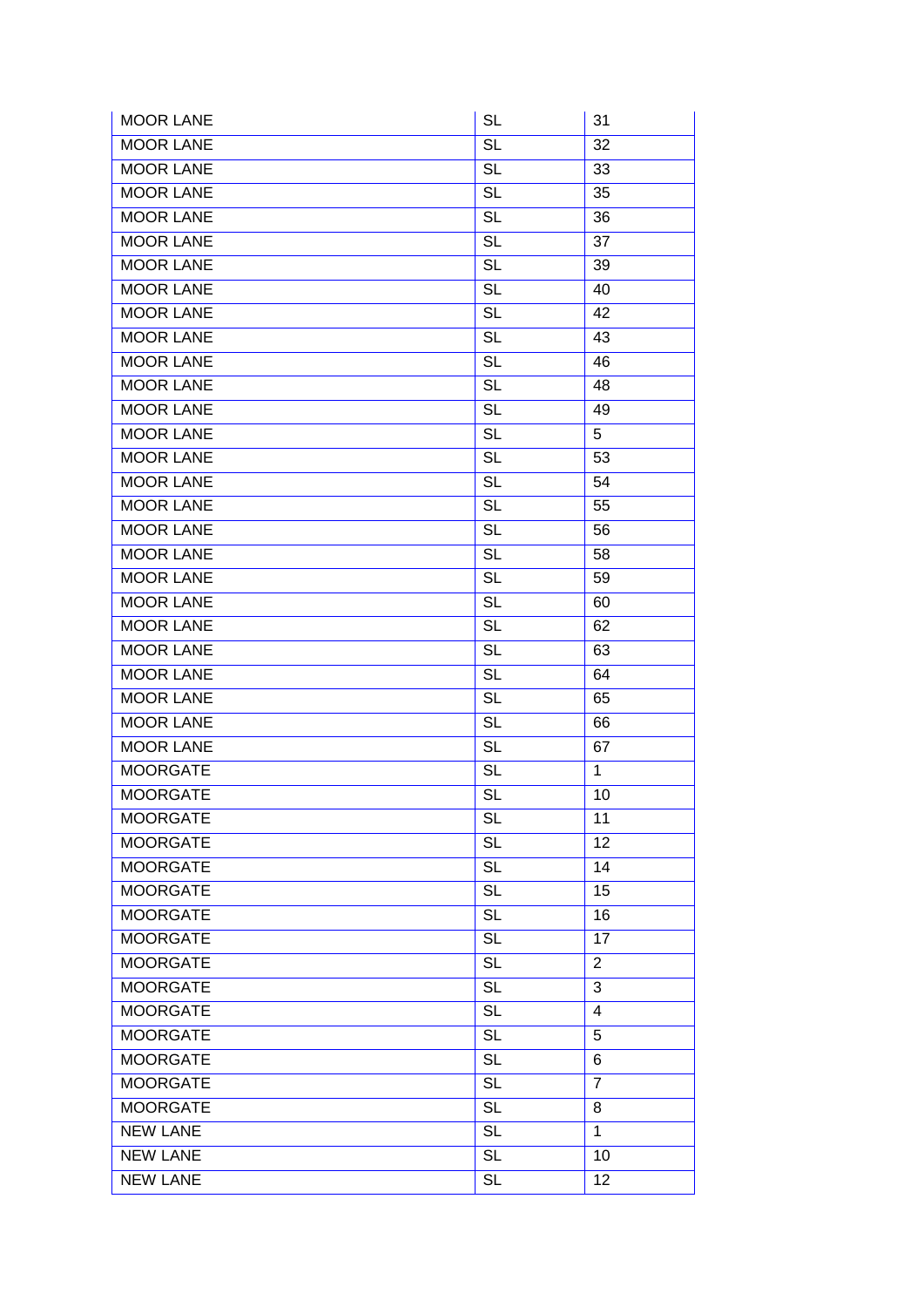| <b>NEW LANE</b>       | <b>SL</b>              | 13             |
|-----------------------|------------------------|----------------|
| <b>NEW LANE</b>       | <b>SL</b>              | 14             |
| <b>NEW LANE</b>       | <b>SL</b>              | $\overline{2}$ |
| <b>NEW LANE</b>       | <b>SL</b>              | 5              |
| <b>NEW LANE</b>       | <b>SL</b>              | $\overline{7}$ |
| <b>NEW LANE</b>       | <b>SL</b>              | 8              |
| <b>NEW LANE</b>       | $\overline{SL}$        | 9              |
| <b>OLD MOOR LANE</b>  | <b>SL</b>              | 4              |
| <b>RIDGEWAY</b>       | <b>SL</b>              | $\mathbf{1}$   |
| <b>RIDGEWAY</b>       | <b>SL</b>              | 10             |
| <b>RIDGEWAY</b>       | <b>SL</b>              | 11             |
| <b>RIDGEWAY</b>       | <b>SL</b>              | 12             |
| <b>RIDGEWAY</b>       | <b>SL</b>              | 13             |
| <b>RIDGEWAY</b>       | <b>SL</b>              | 14             |
| <b>RIDGEWAY</b>       | <b>SL</b>              | 18             |
| <b>RIDGEWAY</b>       | $\overline{SL}$        | 3              |
| <b>RIDGEWAY</b>       | <b>SL</b>              | 4              |
| <b>RIDGEWAY</b>       | <b>SL</b>              | 5              |
| <b>RIDGEWAY</b>       | $\overline{SL}$        | 6              |
| <b>RIDGEWAY</b>       | <b>SL</b>              | $\overline{7}$ |
| <b>RIDGEWAY</b>       | <b>SL</b>              | 8              |
| <b>RIDGEWAY</b>       | <b>SL</b>              | 9              |
| ST JAMES CROFT        | <b>SL</b>              | 12             |
| <b>STRENSALL ROAD</b> | <b>SL</b>              | 27             |
| <b>STRENSALL ROAD</b> | <b>SL</b>              | 28             |
| <b>STRENSALL ROAD</b> | <b>SL</b>              | 29             |
| <b>STRENSALL ROAD</b> | <b>SL</b>              | 34             |
| <b>STRENSALL ROAD</b> | <b>SL</b>              | 35             |
| <b>STRENSALL ROAD</b> | $\overline{\text{SL}}$ | 36             |
| <b>STRENSALL ROAD</b> | <b>SL</b>              | 38             |
| STRENSALL ROAD        | <b>SL</b>              | 39             |
| <b>STRENSALL ROAD</b> | <b>SL</b>              | 4              |
| <b>THANET ROAD</b>    | <b>SL</b>              | 10             |
| THANET ROAD           | <b>SL</b>              | 11             |
| THANET ROAD           | <b>SL</b>              | 13             |
| THANET ROAD           | <b>SL</b>              | 14             |
| <b>THANET ROAD</b>    | <b>SL</b>              | 17             |
| <b>THANET ROAD</b>    | $\overline{\text{SL}}$ | 18             |
| <b>THANET ROAD</b>    | <b>SL</b>              | 21             |
| <b>THANET ROAD</b>    | <b>SL</b>              | 23             |
| THANET ROAD           | <b>SL</b>              | 25             |
| <b>THANET ROAD</b>    | <b>SL</b>              | 38             |
| THANET ROAD           | <b>SL</b>              | 8              |
| <b>THANET ROAD</b>    | <b>SL</b>              | 9              |
| <b>TUDOR ROAD</b>     | <b>SL</b>              | $\mathbf 1$    |